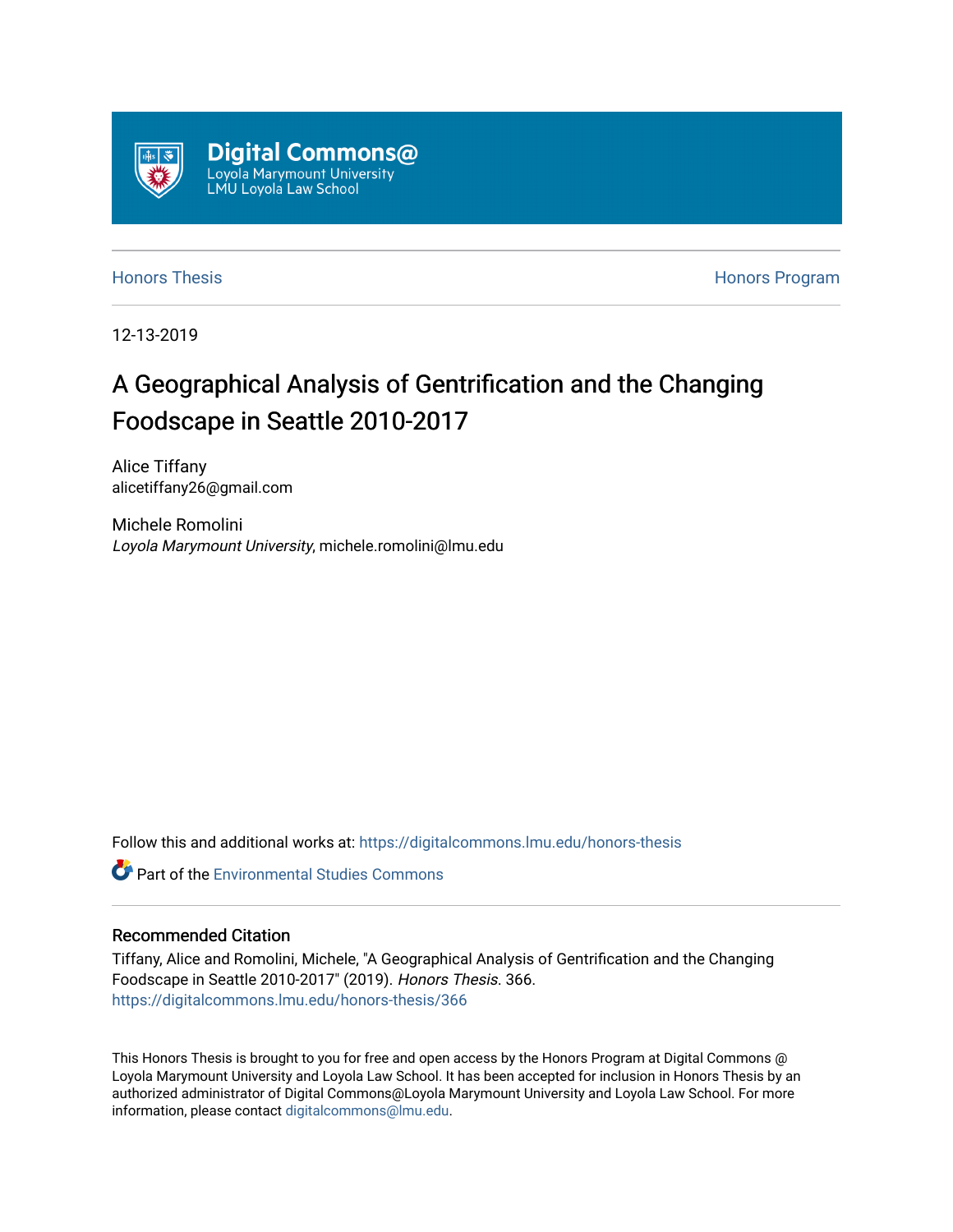

A thesis submitted in partial satisfaction of the requirements of the University Honors Program of Loyola Marymount University

by

**Alice Tiffany April 28, 2020**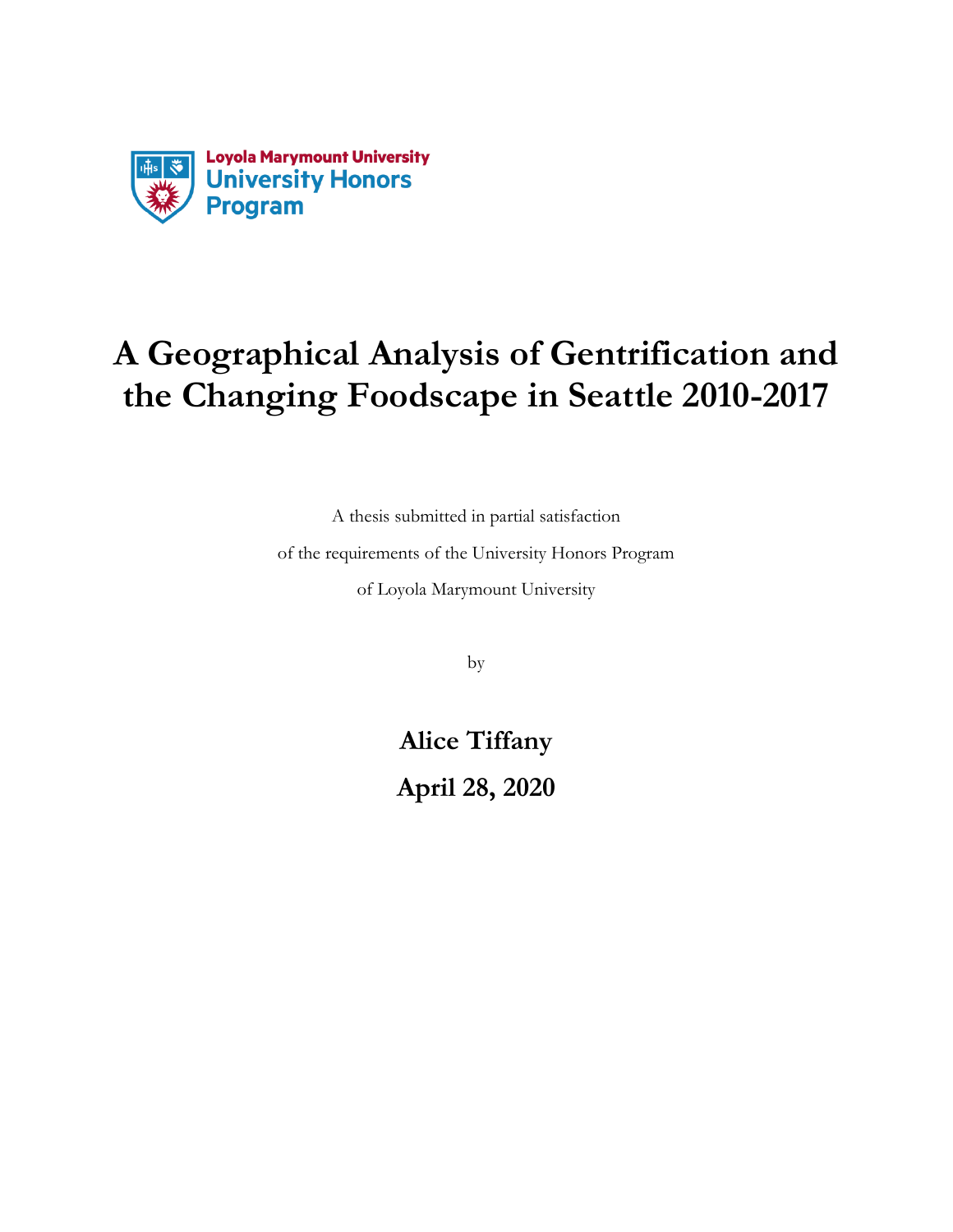## **Alice Tiffany**

# **Abstract**

Anguelovski defines food privilege as "the exclusive access to desirable 'natural' and fresh food thanks to one's economic, cultural, and political power" (Anguelovski 2015a). Previous studies have demonstrated that access to fresh, healthy, affordable food is correlated with socioeconomic status (LA Food Policy Council 2017; Walker et al. 2010; Alkon & Agyeman 2011; Raja et al. 2008). However, as is being increasingly noted, the introduction of environmental amenities, such as farmers markets and community gardens, can have unintended consequences and trigger environmental gentrification (Kern 2015; Pearsall 2010; Eckerd 2011; Curran & Hamilton 2012; Wolch et al. 2014; Alkon & Cadji 2018). The introduction of upscale grocery stores into areas of low socioeconomic status may signify an influx of affluence and spark business interest in what has become known as the Whole Foods Effect (Anguelovski 2015a). In the last decade, Seattle's population has undergone significant demographic shifts, as many parts of the city have become gentrified. This study will use ArcGIS to analyze the relationship between these demographic shifts and the changing foodscape, and consequently, which socioeconomic groups have gained and lost access to fresh, healthy, affordable food in Seattle between 2010 and 2017.

# **Introduction**

#### *Background*

In the past, the environmental justice movement has limited its focus to toxic waste sites and other environmental burdens (Angueloski 2015b). However, recently, the environmental justice movement has begun to consider how environmental improvements, including increased access to healthy food options, can improve neglected neighborhoods and increase their livability (Anguelovski 2015b). However, environmental improvements, such as access to grocery stores, can also spur gentrification, resulting in the displacement of lower-income residents as the neighborhood transforms (Anguelovski 2015b). Anguelovski writes, "[f]ood caters to a specific class and to people attracted by practices related to a specific class and to people attracted by practices related to natural and organic food, and with exclusive means to purchase it. Healthy and natural food is a social and racial marker" (Anguelovski 2015b).

#### *Food Deserts*

How "food desert" is explicitly defined varies amongst different groups, however, the term is generally concerned with the type and quality of foods available as well as the number, type, and size of stores available (Los Angeles Times, N.d.). Officially, the USDA defines a food desert as "a low-income-census tract where either a substantial number or share of residents has low access to a supermarket or large grocery store."

Food deserts are a socioeconomic issue. Low-income neighborhoods with high minority populations tend to have fewer grocery stores offering affordable healthy foods and a higher number of corner and convenience stores. Nationwide 46% of people living in food deserts are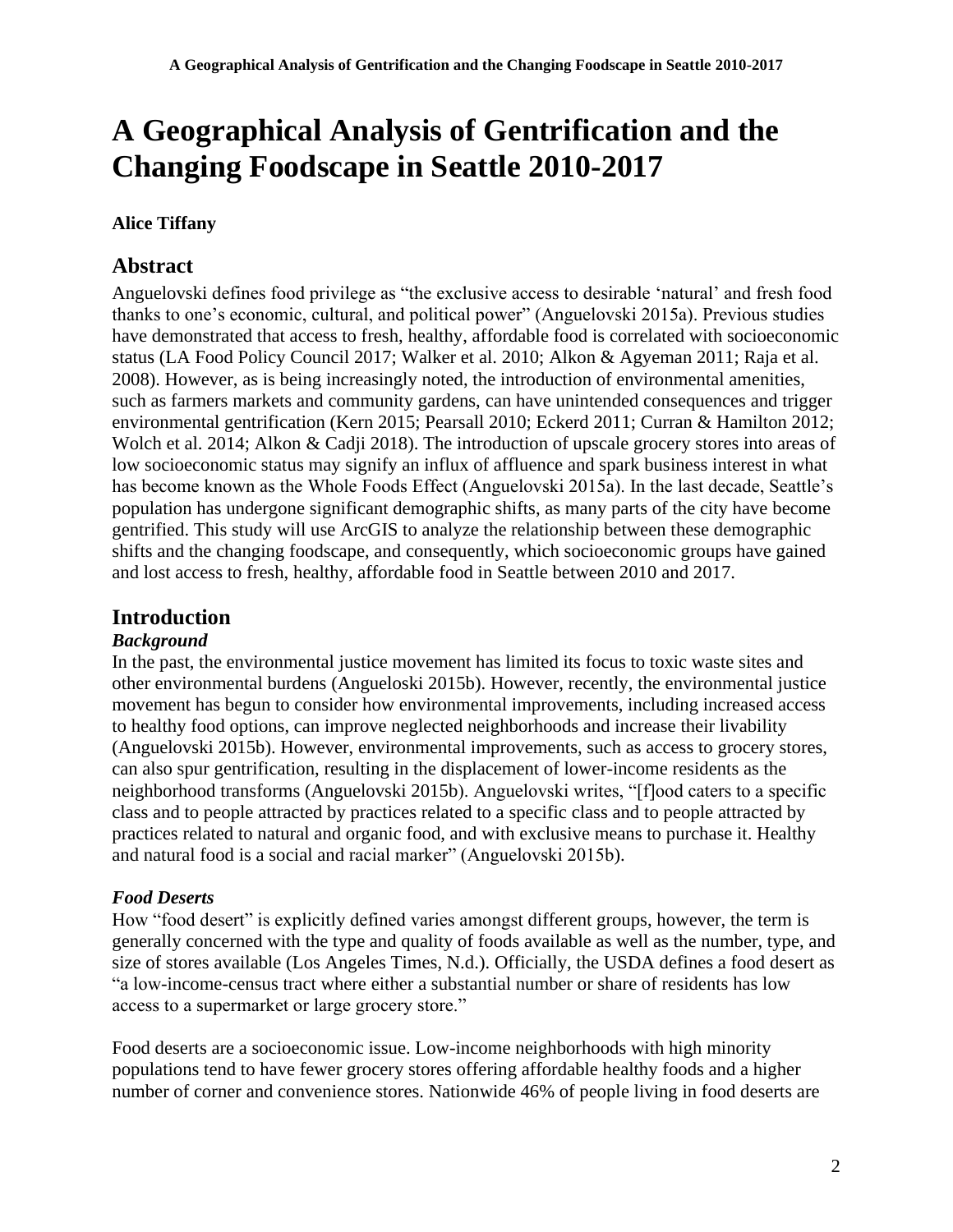low-income (Los Angeles Food Policy Council 2017). Nationally, low-income neighborhoods were found to have nearly 30% fewer grocery stores than the more affluent areas (Walker et al. 2010).

Reports on food deserts across the United States, Canada, Britain, and Australia, have found that they disproportionately impact people of color (Agyeman & Alkon 2011). Neighborhoods with predominantly Black populations were found to have fewer grocery stores than neighborhoods with predominantly White populations. The availability of chain grocery stores in Black Neighborhoods was found to be half of that in White neighborhoods. Further, low-income neighborhoods with predominantly Black populations were found to be 1.1 miles farther from the nearest grocery store than low-income neighborhoods with predominantly White populations. Furthermore, low-income neighborhoods with predominantly Black populations were found to have 2.7 fewer grocery stores within a three-mile radius compared to low-income neighborhoods with predominantly White populations (Walker et al. 2010). Further, half of all predominantly Black neighborhoods were found to have no full-service grocery stores at all (Raja et al. 2008).

#### *The Whole Foods Effect*

The Whole Foods Effect is the concept that when a Whole Foods, or an equivalent high-end grocery retailer, opens in a neighborhood, it signifies that the neighborhood is destined for socioeconomic change and peaks business interest from investors (Anguelovski 2015a). A study conducted by Zillow found that "the typical home near either Whole Foods or Trader Joe's costs more and appreciates twice as much as the median U.S. home." (Cohen 2018).

Beyond displacement, Whole Foods, and similar high-end chain grocery retailers often replace local grocery stores reducing local access to affordable and culturally appropriate foods (Anguelovski 2015a). Whole Foods products are standardized nationally, primarily driven by the needs of white consumers, and do not cater to the needs of the local community (Anguelovski 2015a). Grocery stores can reflect the culture of neighborhoods, and consequently, when upscale national chains replace more neighborhood-specific grocery stores, they can erase the culture of the neighborhood (Anguelovski 2015a). Food consumption is "a cultural and intimate choice and as a decision which also rests on a fundamental issues such as variety and affordability" (Anguelovski 2015a). Locally tailored grocery stores can offer a wider variety of diverse and affordable foods tailored to their consumers than upscale chain grocery stores (Anguelovski 2015a). Accessibility of not only fresh, healthy food in general, but culturally relevant fresh, healthy food must be considered (Anguelovski 2015a). Higher-end grocery stores appropriate ingredients used in specific ethnic cuisines and price them up (Anguelovski 2015b). In some areas, grocery stores can be abundant, but fresh, healthy food can still be inaccessible to people of lower socioeconomic status because the food offered is too expensive (Anguelovski 2015b). Therefore, it is essential to consider not only proximity to grocery stores in general but proximity to affordable food (Drewnowski et al. 2014).

#### *Link between gentrification and changing foodscape*

Environmental gentrification is when environmental improvement initiatives make a neighborhood or neighborhoods more desirable, attracting new developments and residents of higher socioeconomic status, increasing housing costs in the neighborhood, and pricing out less affluent established residents (Kern 2015; Pearsall 2010; Eckerd 2011; Curran & Hamilton 2012;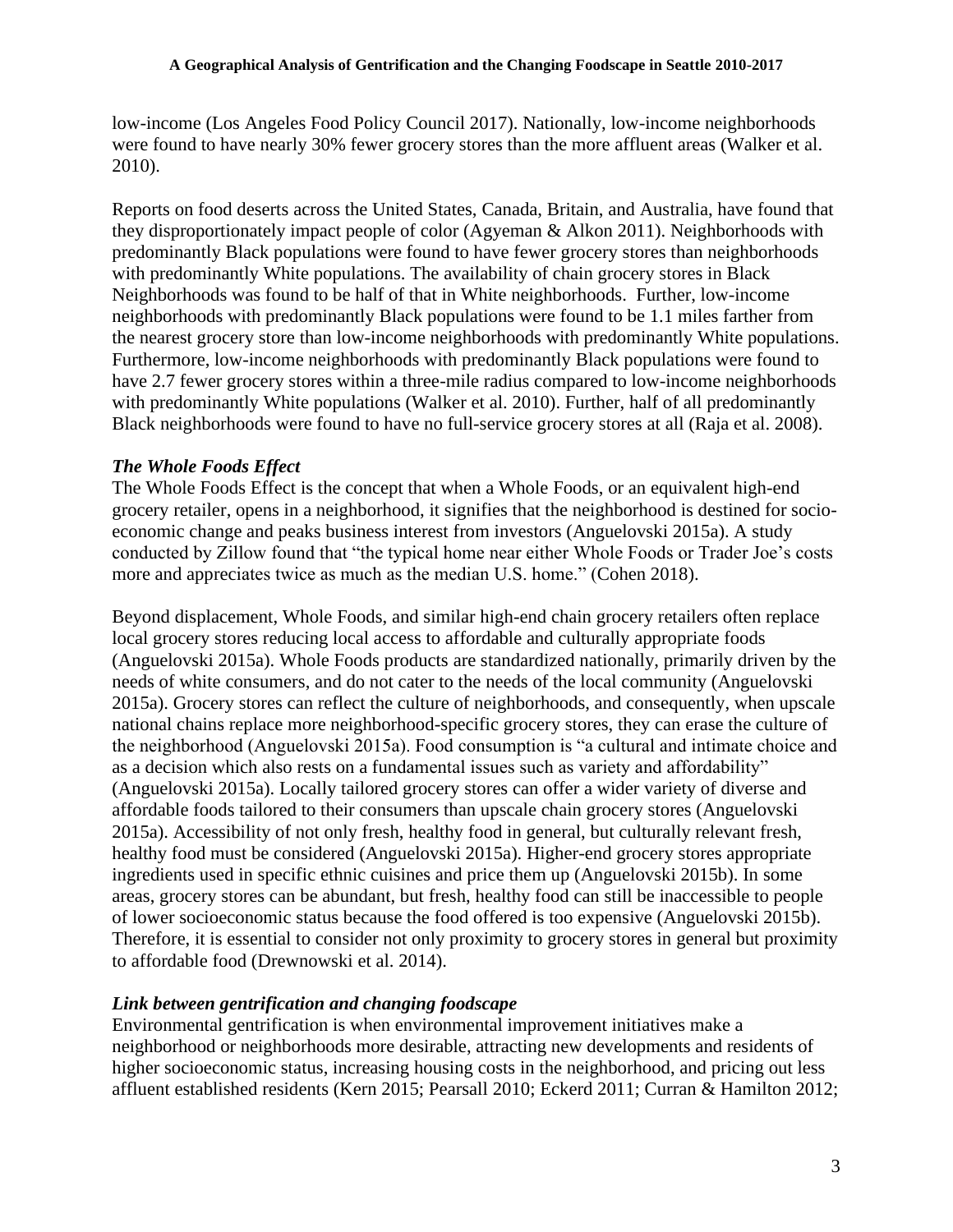Wolch et al. 2014). Consequently, residents who originally stood to benefit from the environmental improvement are displaced, and the benefits are enjoyed by the wealthy (Wolch et al. 2014).

While supermarket redlining explains the tendency for grocery stores to flee communities of low socioeconomic status due to perceived low demand and limited purchasing power, supermarket greenlining explains the tendency of high end environmental and health-focused grocery stores, such as whole foods, to target gentrifying neighborhoods signifying rising environmental and economic privilege (Cohen 2018). As neighborhoods become more affluent, the number of grocery stores increases to respond to perceived market demand (Cohen 2018). However, these supermarkets may be inaccessible to established residents. High-end grocery stores often target inner-city neighborhoods for their growth potential (Anguelovski 2015b). Policies that incentivize grocery stores to open in low-income neighborhoods may increase food access, but they also run the risk of making the neighborhood more attractive for more affluent newcomers, spurring environmental gentrification (Cohen 2018). Further, as neighborhoods gentrify, existing businesses may change their prices and menus to adjust to their new clientele, consequently excluding established residents (Cohen 2018).

#### *What's at risk – link between health, food, and SES*

Researchers have found that rates of obesity and other chronic diseases are increasing due in part to the lack of access to fresh produce (Corrigan 2011). Research has found that consuming a well-balanced diet, including adequate amounts of fresh fruits and vegetables, is essential for preventing disease, and has been shown to decrease the risk of developing diabetes, cardiovascular disease, cancer, and obesity. However, low-income minority individuals were found to consume fewer fruits and vegetables than recommended (Hendrickson et al. 2006). "In the United States, higher obesity rates are associated with lower education and incomes, lower occupational status, and with lower-quality diets" (Drewnowski et al. 2014) This is in part because the inaccessibility of grocery stores results in communities that are dependent on fast food restaurants and corner and convenience stores that offer fewer healthy options. Corner and convenience stores and fast-food restaurants offer more energy-dense, or "empty calorie," food than grocery stores. Consequently, people whose access to food is limited to corner and convenience stores and fast-food restaurants often have diets higher in processed food that contain high contents of fat, sugar, and sodium (Walker et al. 2010).

#### *Inadequacy of the Alternative Food Movement*

Anguelovski defines food privilege as "the exclusive access to desirable 'natural' and fresh food thanks to one's economic, cultural, and political power" (Anguelovski 2015b). The alternative food movement has sought to address issues of unequal food access but has fallen short of addressing the systems and circumstances that generate inequality. "The groups most at risk of food insecurity, - people of color and low-income groups, - are mostly absent from within the alternative food movement" (Anguelovski 2015a). The absence of marginalized groups from the alternative food movement is primarily due to the inaccessibility of the alternative food financially and proximally (Anguelovski 2015a). Additionally, the alternative food movement has traditionally been a white space and consequently can feel alienating to people of color (Anguelovski 2015a).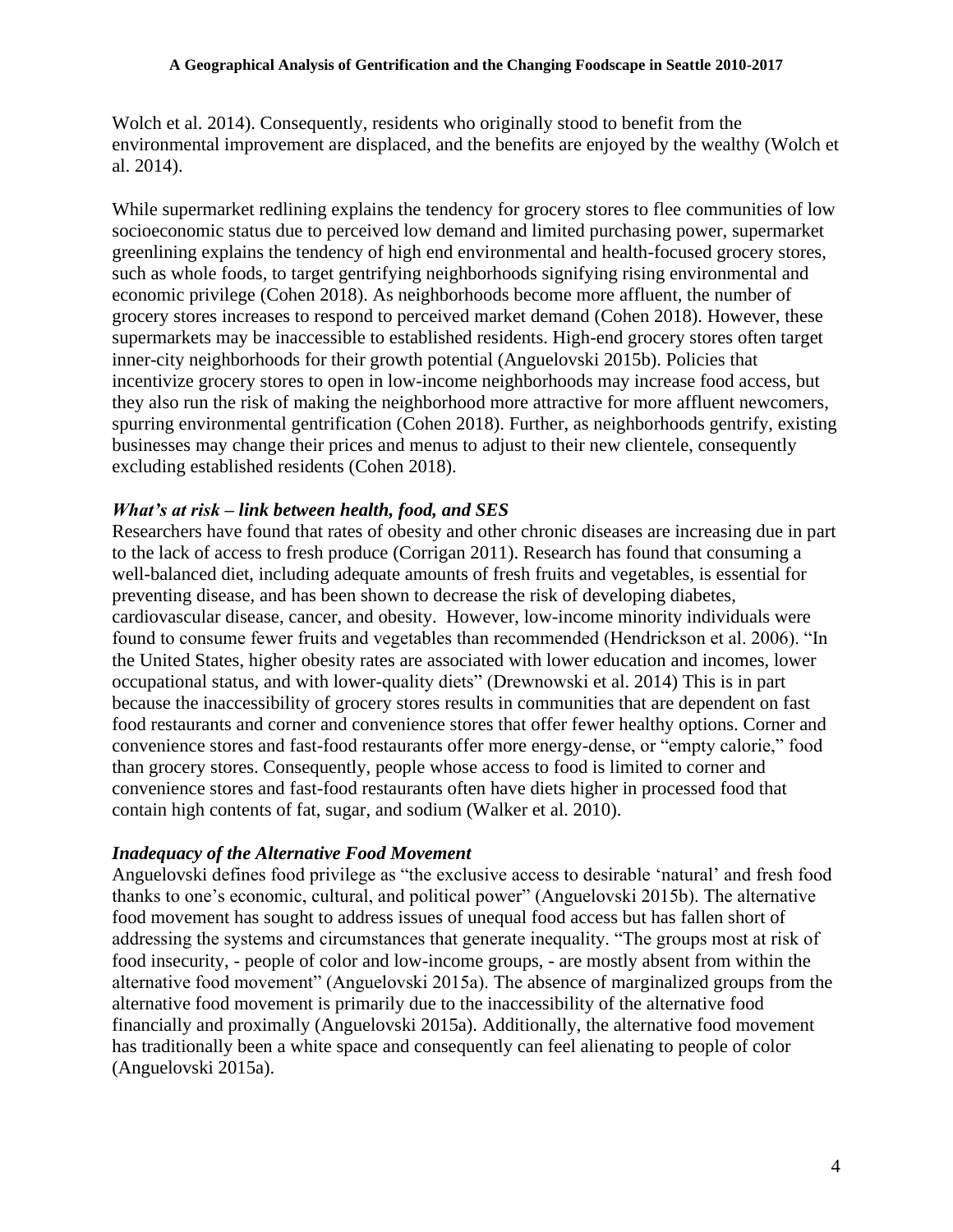Although community gardens are often founded with the goal of providing fresh, healthy produce to food-insecure low-income residents, community gardens can also have the unintentional consequence of signaling progress of a neighborhood, increasing desirability and sparking buyer interest and gentrification, resulting in displacement of the residents the garden was initially started to help (Alkon & Cadji 2018; Cohen 2018). The introduction of farmer's markets, cafes, and health food stores can have similar consequences (Alkon & Cadji 2018). Further, scholars contend that farmers' markets have become an exclusive space where affluent consumers seek an authentic interaction with growers and only recently have farmers' markets been made more accessible by enabling consumers to use their SNAP benefits at a reduced cost (Cohen 2018). The time demands of the alternative food movement also pose a barrier to many people of lower socioeconomic status who hold multiple jobs, leaving them with little to no free time to spend in a community garden or attending a farmer's market (Anguelovski 2015a).

#### *Gentrification of Seattle*

Restrictive covenants and real estate markets that legally maintained segregation persisted in Seattle until the 1970s, boundaries which have been maintained by preferences and behaviors of sellers and buyers (Morrill 2013). Housing segregation has also been maintained indirectly due to the average lower earnings of black households (Morrill 2013). In the late 1970s - 1990s, Seattle's economy shifted from manufacturing-based to finance and tech-based (Morrill 2013). This shift was facilitated by the entrance of companies like Starbucks, Microsoft, and Amazon (Morrill 2013). These industry giants attracted workers from outside the Seattle area, driving up the demand for housing in the downtown and South Lake Union neighborhoods (Morrill 2013). Simultaneously, many manufacturing jobs moved further south, drawing the working-class population with them (Morrill 2013). The Growth Management Act of 1990 further intensified gentrification by imposing urban growth boundaries, encouraging high-density redevelopment (Morrill 2013). Areas containing smaller apartment complexes housing lower-income populations were rezoned for large scale condominiums (Morrill 2013). The implementation of these growth restrictions and the redevelopment of existing housing options to accommodate more affluent residents inflated housing prices drastically, displacing lower-income populations (Morrill 2013).

More recent gentrification has been spurred by Amazon's decision in 2007 to build its new headquarters in Seattle's South Lake Union neighborhood, bringing 40,000 new jobs to the area (Rice et al. 2019). This coincided with the implementation of a new light rail, more protected bike lanes, and the construction of several LEED-certified condominiums (Rice et al. 2019). These environmentally friendly improvements, coupled with increased job prospects, increased the appeal of the area to affluent prospective residents (Rice et al. 2019). This recent wave of gentrification has been marked by the decline of the black population, increases in educational attainment, increases in median household income, and an increase in median household income (Rice et al. 2019).

#### **Methods**

#### *Gentrification Index*

Demographic data at the census tract level for the City of Seattle was acquired from the American Community Survey for 2010-2017. A gentrification index was developed based on the criteria used by the Los Angeles Index of Neighborhood Change (Pudlin 2014). Criteria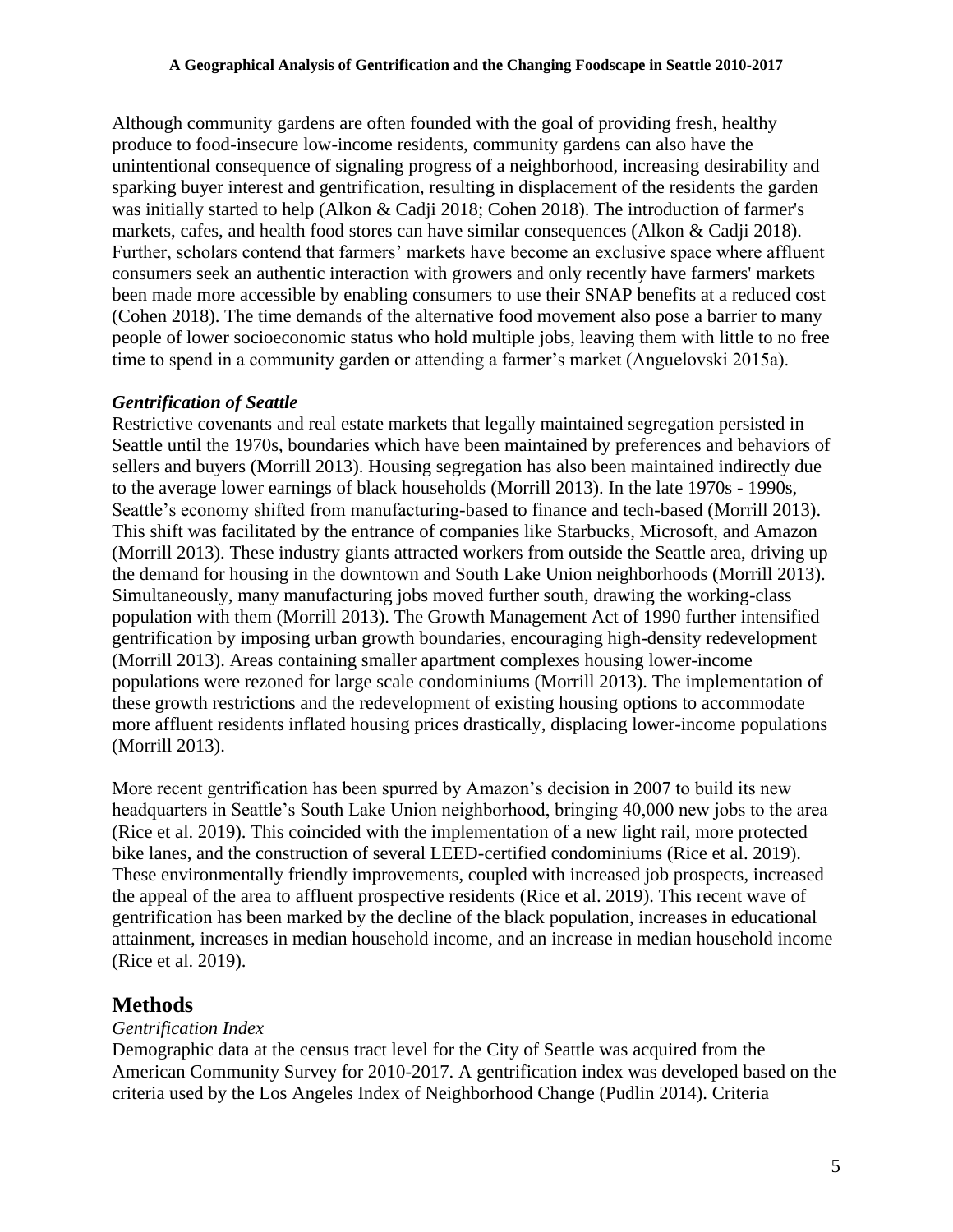considered were average household size, percentage of the population that has attained a bachelor's degree or higher, median gross rent, median household income, and the percentage of the population that is white. Each variable was normalized and an average score for each census tract was calculated.

#### *Food Availability*

Locations of eateries were determined by obtaining records of business licenses renewed each year between 2010 and 2017 for NAICS 445110 (supermarkets and other grocery stores), 445120 (convenience stores), 722511 (full-service restaurants), and 722513 (limited service restaurants) from the City of Seattle Public Records.

#### *Statistical Analysis*

The gentrification indices and locations of eateries were mapped using ArcGIS Pro. Arc GIS spatial autocorrelation tests were run to determine the correlation between the measured socioeconomic variables and the density of eateries. Heat maps were generated to visualize shifts in the correlation between the measured socioeconomic variables and the density of grocery stores between 2010 and 2017.

#### **Results**

Average household size, educational attainment, median gross rent, and median household income increased in the city of Seattle between 2010 and 2017 (Table 1). The number of fullservice restaurants in the City of Seattle increased between 2010 and 2017, while the number of supermarkets and other grocery stores and limited-service restaurants decreased (Table 2). The number of convenience stores increased between 2010 and 2016 (Table 2).

| Year | Average        | Bachelor's Degree | Median Gross Rent | Median Household | White      |
|------|----------------|-------------------|-------------------|------------------|------------|
|      | Household Size | or Higher         |                   | Income           | Population |
| 2010 | 2.1            | 55.1%             | \$990             | \$60,212         | 70.5%      |
| 2011 | 2.11           | 55.8%             | \$1,024           | \$61,037         | 70.6%      |
| 2012 | 2.11           | 56.5%             | \$1,072           | \$64,473         | 70.6%      |
| 2013 | 2.11           | 57.4%             | \$1,172           | \$70,172         | 70.6%      |
| 2014 | 2.12           | 57.9%             | \$1,202           | \$70,975         | 69.9%      |
| 2015 | 2.13           | 58.9%             | \$1,356           | \$80,349         | 69.5%      |
| 2016 | 2.14           | 60.4%             | \$1,448           | \$83,476         | 69.2%      |
| 2017 | 2.13           | 61.7%             | \$1,555           | \$86,822         | 68.6%      |

**Table 1.** Demographic Characterization of the City of Seattle 2010-2017.

|  |  |  |  |  | <b>Table 2.</b> Eateries in the City of Seattle 2010-2017. |
|--|--|--|--|--|------------------------------------------------------------|
|--|--|--|--|--|------------------------------------------------------------|

| Year | Supermarkets &              | <b>Convenience Stores</b> | Full Service | <b>Limited Service</b> |
|------|-----------------------------|---------------------------|--------------|------------------------|
|      | <b>Other Grocery Stores</b> |                           | Restaurants  | Restaurants            |
| 2010 | 376                         | 170                       | 265          | 2,364                  |
| 2011 | 378                         | 176                       | 361          | 2,246                  |
| 2012 | 364                         | 187                       | 441          | 2,187                  |
| 2013 | 364                         | 188                       | 511          | 2,076                  |
| 2014 | 360                         | 197                       | 621          | 1,980                  |
| 2015 | 342                         | 200                       | 652          | 1,893                  |
| 2016 | 311                         | 204                       | 718          | 1,802                  |
| 2017 | 339                         | 92                        | 779          | 1,721                  |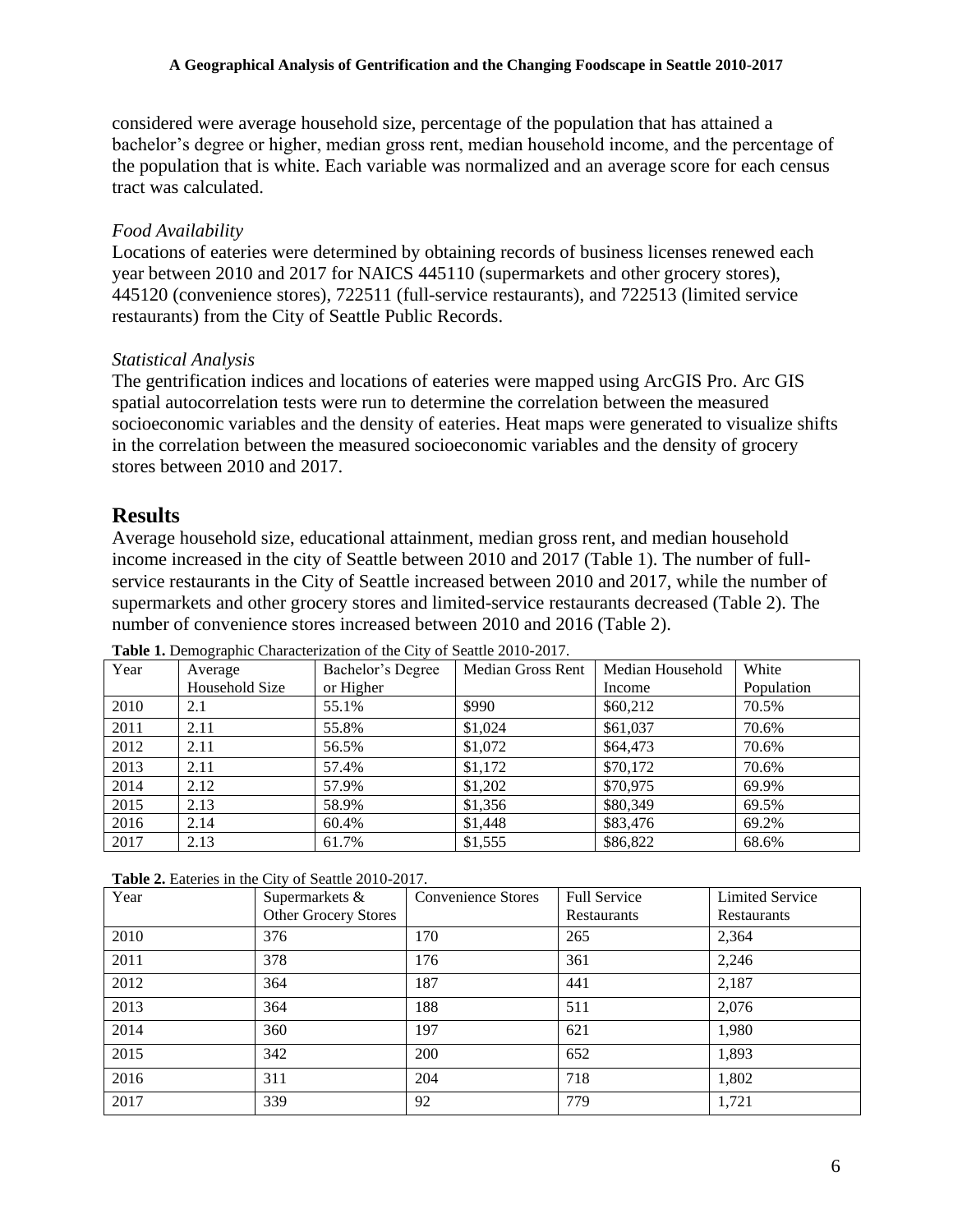Between 2010 and 2017, North and West Seattle became increasingly more affluent, while South Seattle remained relatively stagnant (Figure 1a-h).





The positive correlation between the gentrification index and the location of all eateries was found to be statistically significant. Further, a correlation was found between the gentrification index and the location of supermarkets and other grocery stores (Figure 2), full-service restaurants (Figure 3), and limited-service restaurants (Figure 4). The only food retailer classification that did not return a correlation with the gentrification index was convenience stores.



**Figure 2.** Eaterie locations 2017 (a) Supermarkets & Other Grocery Stores. (b) Full Service Restaurants. (c) Limited Service Restaurants.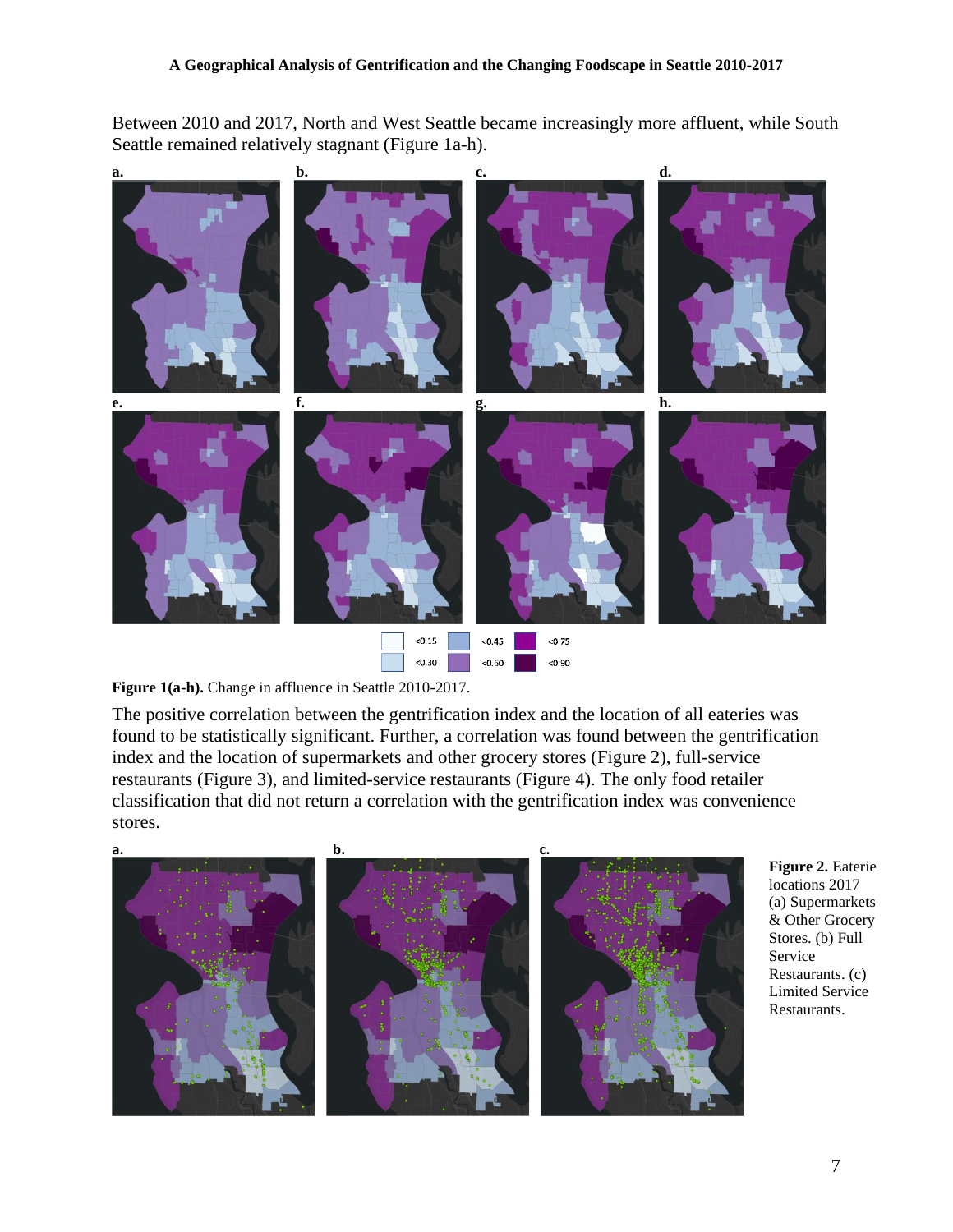Heat maps revealed no major shifts in the density of supermarkets and other grocery stores throughout the duration of the study period (Figure 5a-h).



 Sparse Dense **Figure 5(a-h).** Heat map of supermarket & other grocery store density 2010-2017.

# **Discussion**

#### *Widening Socioeconomic Inequalities*

Increases in average household size, educational attainment, median gross rent, and median household income in Seattle indicate increasing affluence (Table 1). However, mapping these changes in affluence for each census tract reveals that benefits have not been shared equally across the city (Figure 1). North and West Seattle have become increasingly affluent, while South Seattle has remained at a low level of affluence, demonstrating the widening of socioeconomic inequalities (Figure 1). These findings uphold the conjectures of past scholarship that point to both the ongoing gentrification of Seattle, but also the maintenance of segregation amongst Seattle neighborhoods (Morrill 2013; Rice et al. 2019).

#### *Consequences for Food Access*

The positive correlation between the gentrification index and the location of all eateries suggests that populations of higher socioeconomic status have higher access to food. Further, the positive correlation between the gentrification index and the location of supermarkets and other grocery stores specifically, suggests that populations of higher socioeconomic status have greater access to fresh, healthy food. These findings support previous scholarship that found lower densities of supermarkets and other grocery stores in low-income and black neighborhoods (Los Angeles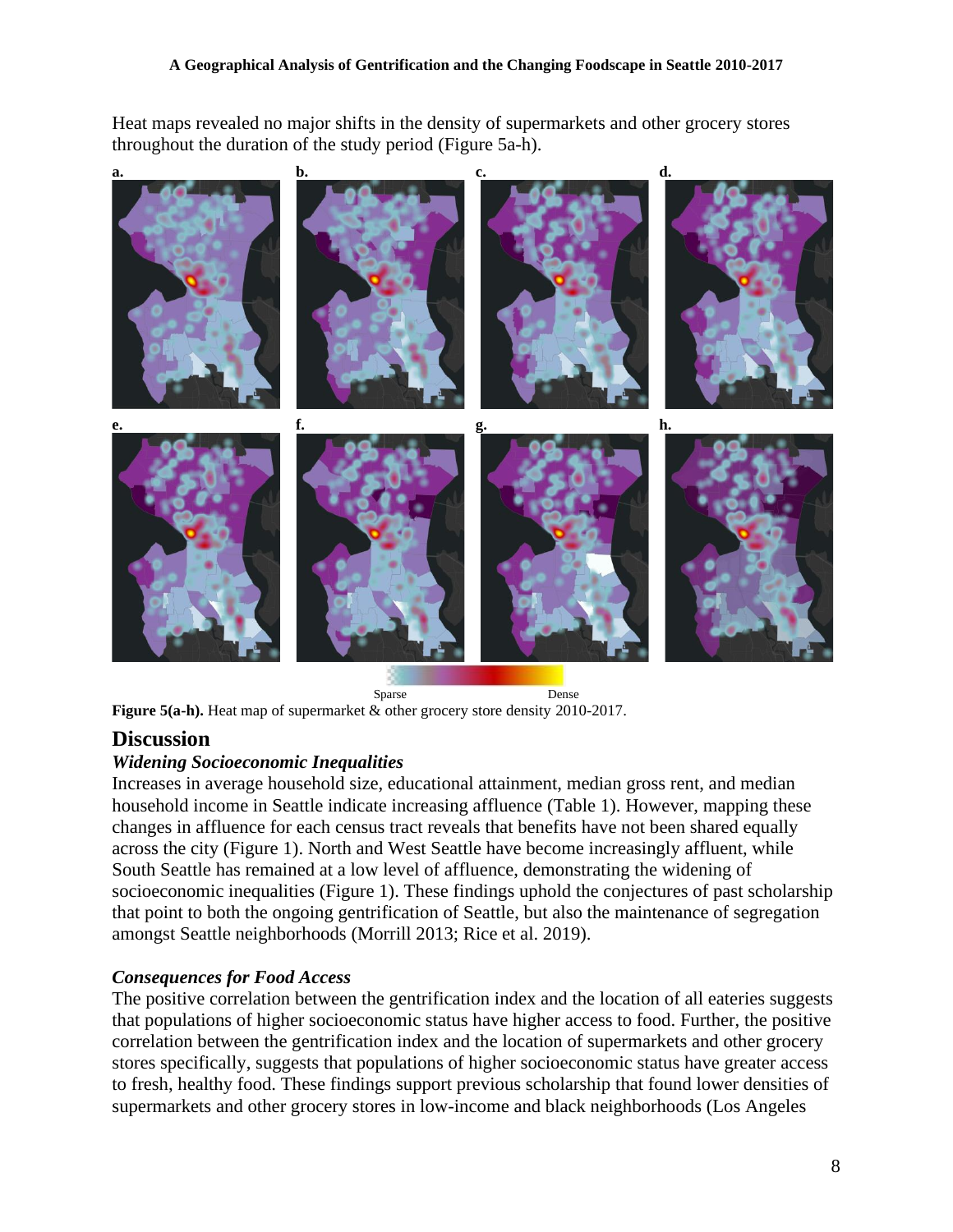Food Policy Council 2017; Walker et al. 2010; Alkon & Agyeman 2011). The lack of visually apparent spatial shifts in the clustering of grocery stores despite gentrification is likely attributable to the consistent spatial distribution of affluence throughout the study period. These findings suggest that food access in Seattle continues to be a socioeconomic issue.

#### *Study Limitations*

Scholars contend that it is important to consider not just the presence or absence of fresh, healthy food, but also the practical attainability of culturally relevant and affordable food relative to the socioeconomic and cultural composition of the neighborhood (Anguelovski 2015a; Drewnowski et al. 2014). Further research is needed to spatially assess the availability of culturally appropriate and affordable food.

## **Conclusion**

Food access continues to be a persistent socioeconomic issue within the city of Seattle. The positive correlations between the gentrification index and the location of eateries found in this study suggest that areas of higher socioeconomic status in Seattle continue to have greater access to fresh, healthy food. The inaccessibility of fresh, healthy food is an environmental justice issue that must be addressed with consideration for the structures of oppression that have created this persistent lack of food access. Further research and innovative solutions are needed to make fresh, healthy food accessible for all of Seattle.

# **Acknowledgements**

This project would not have been possible without the data collected by the American Community Survey and the City of Seattle, the support of Loyola Marymount University's Environmental Studies Department, the Center for Urban Resilience, and Loyola Marymount University's Honors Program, and the mentorship and guidance of Dr. Michele Romolini whom I owe my deepest gratitude to.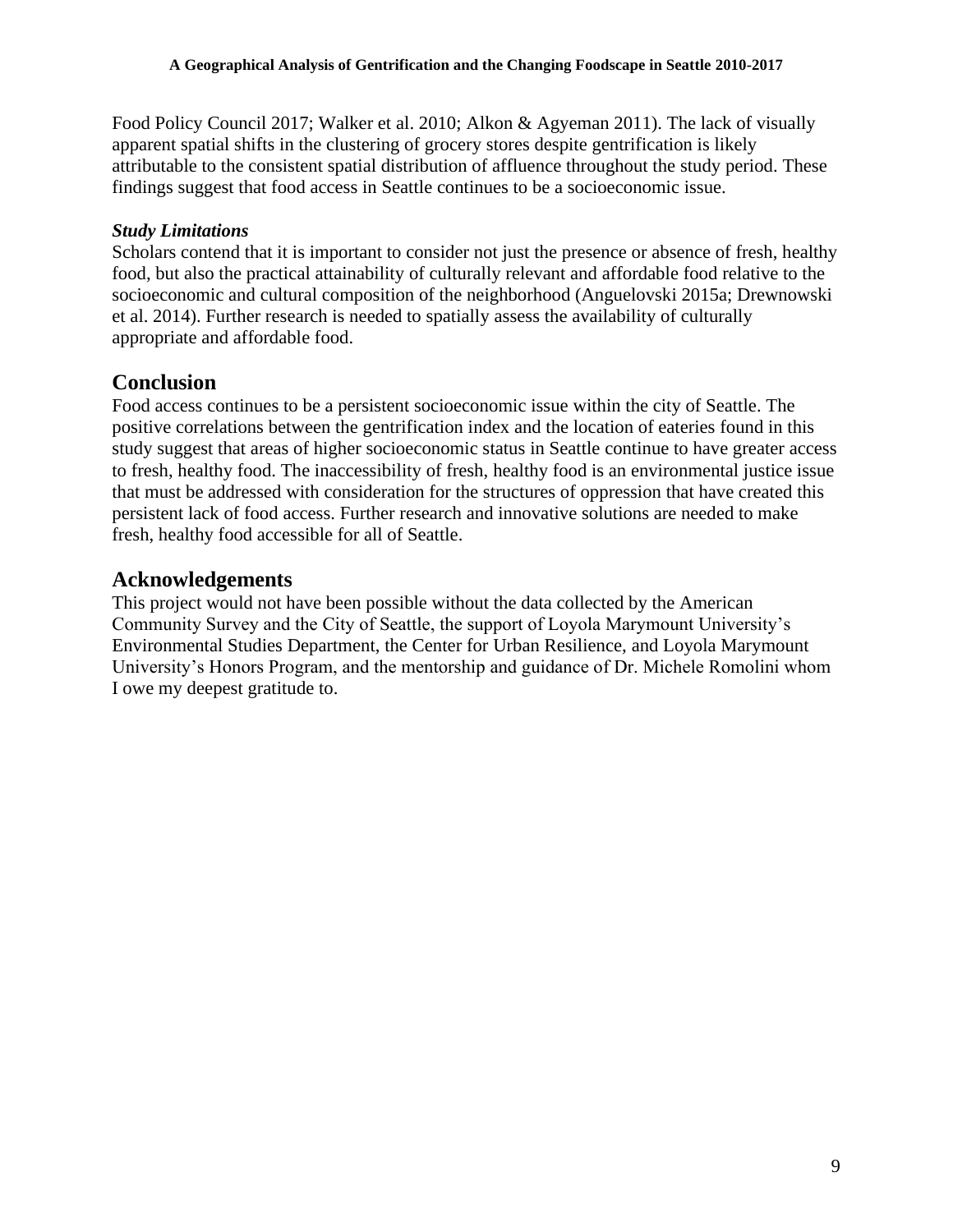### **References**

- Agyeman, J., & Alkon, A. H. (Eds.). (2011). *Cultivating food justice: Race, class, and sustainability*. Cambridge: MIT Press.
- Alkon, A. H., & Cadji, J. (2018). Sowing Seeds of Displacement: Gentrification and Food Justice in Oakland, CA. *International Journal of Urban and Regional Research*.
- Anguelovski, I. (2015a). Alternative food provision conflicts in cities: Contesting food privilege, injustice, and whiteness in Jamaica Plain, Boston. *Geoforum*, *58*, 184-194.
- Anguelovski, I. (2015b). Healthy food stores, greenlining and food gentrification: Contesting new forms of privilege, displacement and locally unwanted land uses in racially mixed neighborhoods. *International Journal of Urban and Regional Research*, *39*(6), 1209- 1230.
- Cohen, N. (2018). Feeding or starving gentrification: The role of food policy. *CUNY Urban Food Policy Institute.*
- Corrigan, M. P. (2011). Growing what you eat: Developing community gardens in Baltimore, Maryland. *Applied Geography*, *31*(4), 1232-1241.
- Curran, W., & Hamilton, T. (2012). Just green enough: Contesting environmental gentrification in Greenpoint, Brooklyn. *Local Environment*, *17*(9), 1027-1042.
- Drewnowski, A., Moudon, A. V., Jiao, J., Aggarwal, A., Charreire, H., & Chaix, B. (2014). Food environment and socioeconomic status influence obesity rates in Seattle and in Paris. *International journal of obesity*, *38*(2), 306.
- Eckerd, A. (2011). Cleaning up without clearing out? A spatial assessment of environmental gentrification. *Urban Affairs Review*, *47*(1), 31-59.
- Hendrickson, D., Smith, C., & Eikenberry, N. (2006). Fruit and vegetable access in four lowincome food deserts communities in Minnesota. *Agriculture and Human Values*, *23*(3), 371-383.
- Kern, L. (2015). From toxic wreck to crunchy chic: Environmental gentrification through the body. *Environment and Planning D: Society and Space*, *33*(1), 67-83.
- Los Angeles Food Policy Council. (2017). The State of the Food Desert.
- Los Angeles Times. (N.d.). Mapping L.A.
- Morrill, R. (2013). The Seattle Central District (Cd) Over Eighty Years. *Geographical Review*, *103*(3), 315-335.
- Pearsall, H. (2010). From brown to green? Assessing social vulnerability to environmental gentrification in New York City. *Environment and Planning C: Government and Policy*, *28*(5), 872-886.
- Pudlin, A. (2014). Methodological notes for the Los Angeles Indices of Neighborhood Change.
- Raja, S., Ma, C., & Yadav, P. (2008). Beyond food deserts: measuring and mapping racial disparities in neighborhood food environments. *Journal of Planning Education and Research*, *27*(4), 469-482.
- Rice, J. L., Cohen, D. A., Long, J., & Jurjevich, J. R. (2019). Contradictions of the Climate‐ Friendly City: New Perspectives on Eco-Gentrification and Housing Justice. *International Journal of Urban and Regional Research*.
- Walker, R. E., Keane, C. R., & Burke, J. G. (2010). Disparities and access to healthy food in the United States: A review of food deserts literature. *Health & place*, *16*(5), 876-884.
- Wolch, J. R., Byrne, J., & Newell, J. P. (2014). Urban green space, public health, and environmental justice: The challenge of making cities 'just green enough'. *Landscape*